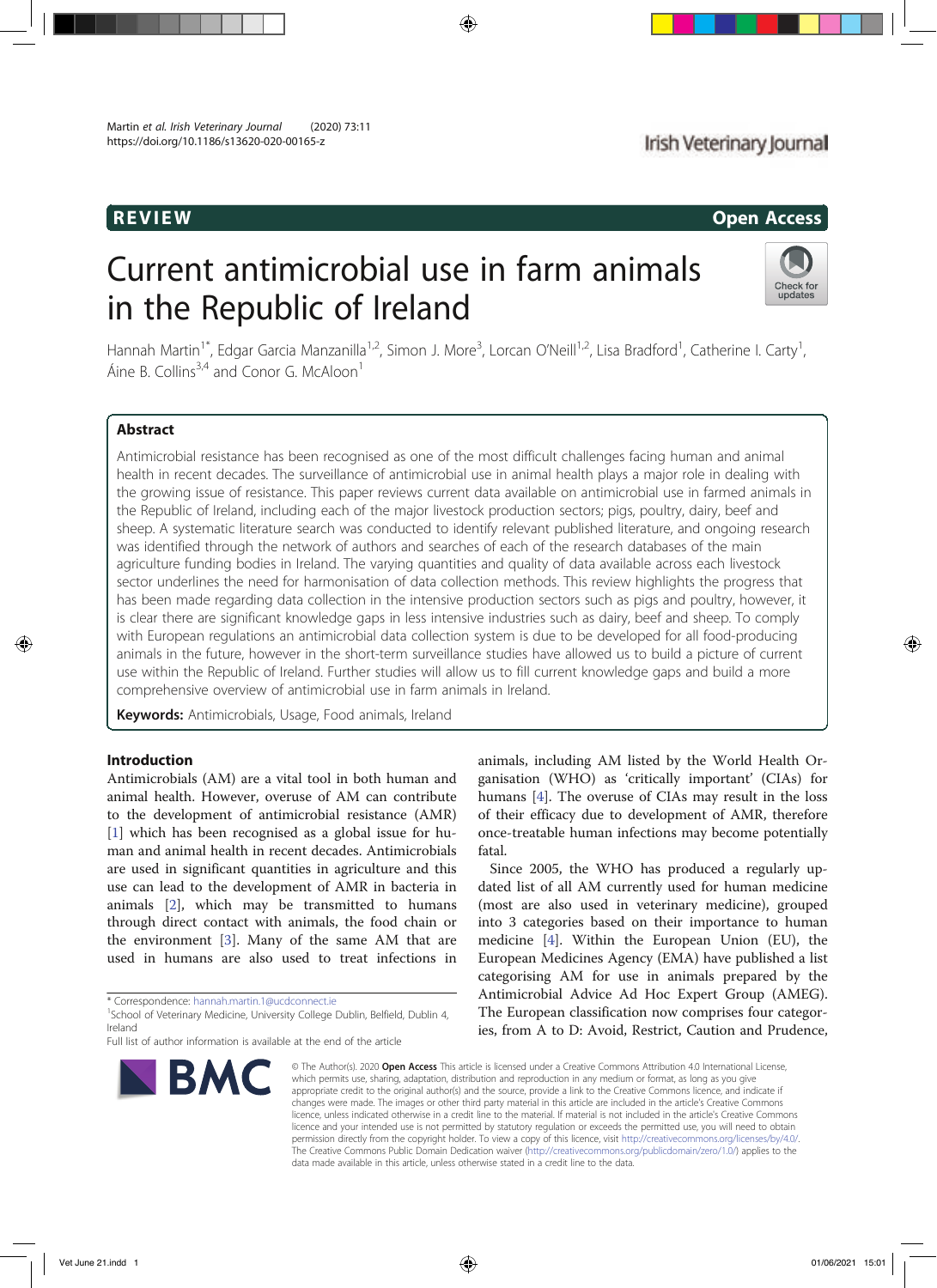respectively. The categorisation of AM classes for veterinary use in the EU, with examples of active substances per class, is available on the EMA's website [5]. The categorisation is intended as a tool to support decisionmaking by veterinarians on which AM is appropriate to use to reduce the threat of AMR development.

In 2015, the WHO published the Global Action Plan on AMR [6] including five strategic objectives to combat the threat of AMR to both human and animal health. A key objective of the WHO Global Action Plan on AMR focuses on strengthening knowledge of AMR and antimicrobial use (AMU) through surveillance [6]. Reliable data on the quantities of AM used are needed to benchmark usage, observe trends over time and to monitor the response to any interventions to reduce use [7]. Within the EU, the EMA promotes the prudent use of AM in humans and animals, and the collection of AMU data. EU member states are encouraged to record and report usage data in both human and animal health so that the impact of policy change may be monitored. Additionally, new EU Veterinary Medicines Regulations (EU) 2019/6 [8] will make it a requirement for AM prescription data on all food-producing animals to be collected in a national AM consumption database from January 2027.

Several EU member states, such as Belgium [9], Denmark [10], France [11], Sweden [12], the Netherlands [13] and the United Kingdom (UK) [14] publish annual reports on the consumption of veterinary AM at a national level. The introduction of surveillance programmes, based on routine, farm-level collection of usage data, has allowed many of these countries to make significant progress in reducing their AMU. In the Republic of Ireland, national usage data is not yet collected at farm level. However, the Department of Agriculture, Food & the Marine (DAFM) introduced an AM database collection system for commercial pig herds in November 2019, with plans to develop similar systems for other livestock sectors to comply with new EU legislation [8].

In 2017, Ireland published the National Action Plan on Antimicrobial Resistance 2017–20 (iNAP) [15]. This report outlines the steps needed to reduce the threat of AMR from the agricultural sector, including the collection of AMU data. As yet, there is no real-time collection of AMU data in Ireland. However, there are several examples of research conducted in Ireland to quantify AMU across the various livestock sectors. An all-island review of current AMU was not feasible as data from Northern Ireland are generally aggregated with data from Great Britain. Therefore, the purpose of this study was to review current AMU in the Republic of Ireland across and within the range of agricultural sectors, based on data that are available, to review current methodology that is being used to quantify AMU, and to identify gaps in sector-specific AMU that are not currently addressed in published or ongoing research.

### Materials and methods

#### Systematic literature review of AMU

A systematic literature search was conducted using the databases PubMed and CAB Direct to identify relevant articles. The literature search was limited to articles published during 2010–2019. An initial search was first carried out for literature in all animal production sectors. Next, separate, independent searches were performed for each of the major production sectors; pigs, poultry, dairy, beef and sheep, with the final search results pooled. The search terms used were:

- 1. (((Antimicrobial) OR Antibiotic) AND Ireland) AND Animal Production
- 2. (((Antimicrobial) OR Antibiotic) AND Ireland) AND Pig OR Swine
- 3. (((Antimicrobial) OR Antibiotic) AND Ireland) AND Poultry OR Broiler OR Chicken OR Layer
- 4. (((Antimicrobial) OR Antibiotic) AND Ireland) AND Dairy OR Cattle OR Calf
- 5. (((Antimicrobial) OR Antibiotic) AND Ireland) AND Beef
- 6. (((Antimicrobial) OR Antibiotic) AND Ireland) AND Sheep

The titles of search results were screened by the first author. The criteria for selecting an article based on the title was the inclusion of the following phrases or ideas related to them: antibiotic use or therapy, antimicrobial use or therapy, or in-feed medication. Articles with relevant titles were exported and their abstracts were screened. Potentially eligible full-text manuscripts were then reviewed, and irrelevant articles were excluded. Inclusion criteria required that the articles dealt with one of the following categories of information: quantifying antimicrobial use, describing antimicrobial usage patterns, or collection of antimicrobial usage data.

#### Ongoing AMU research

A search was conducted to identify ongoing research projects in the area of AMU in animal production within Ireland. Searches were conducted of each of the research databases of the main agriculture funding bodies in Ireland.

#### **DAFM**

The Department of Agriculture, Food & the Marine (DAFM) funds projects under three competitive funding research programmes for agriculture, food and forestry. The summary details and final reports (if available) of current and ongoing projects are published on their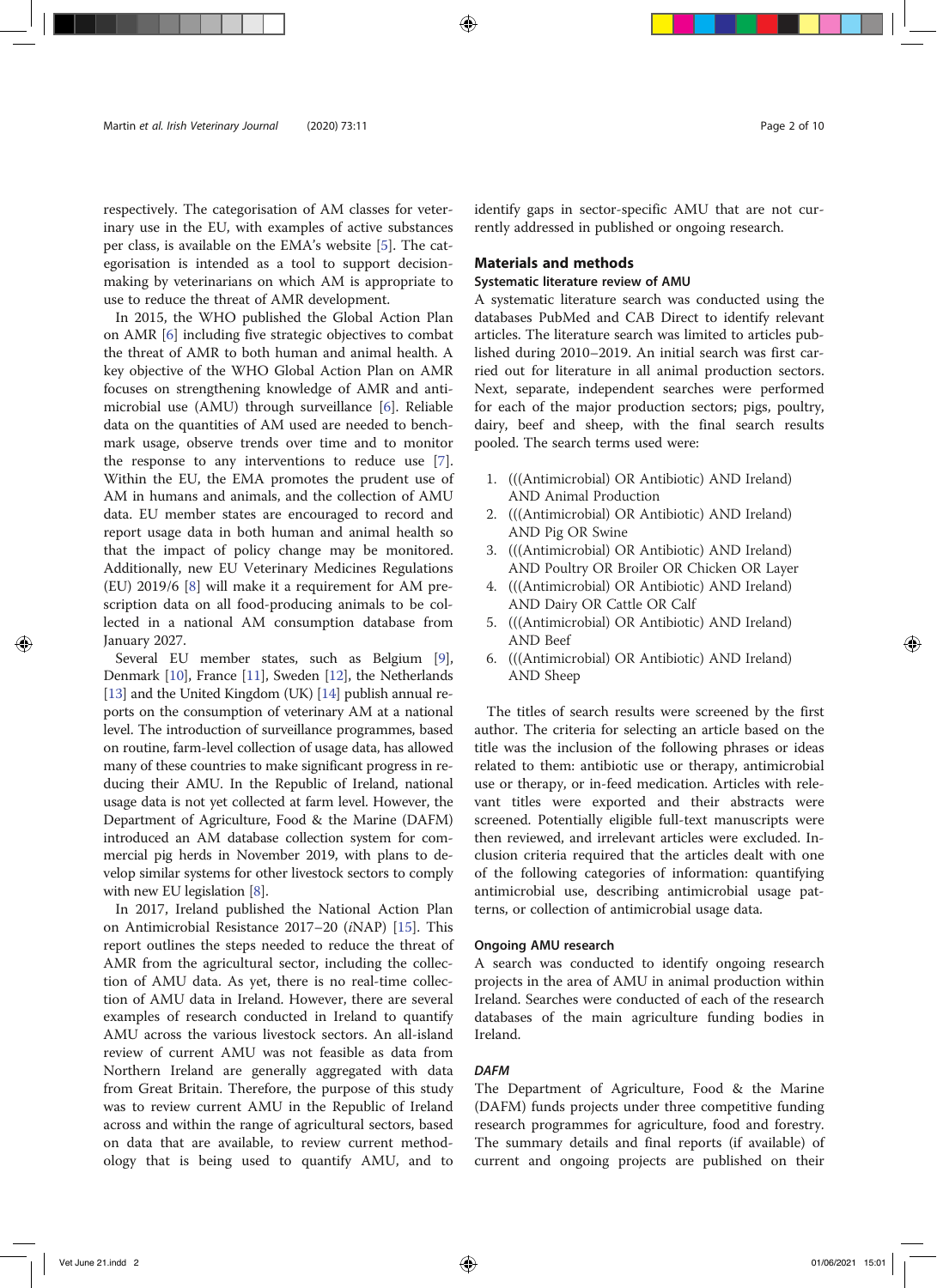website along with the names of the principal investigators [16]. A search was carried out of the DAFM website to identify relevant projects.

#### Safefood

safefood is the Irish Food Safety Promotion Board. safefood funds research on the island of Ireland in the areas of food safety, food hygiene, nutrition and healthy eating, and publishes information on funded projects on their website [17]. A description of the project is given, and any associated published reports, digital resources and peer-reviewed publication are listed. A search was conducted of the research portfolio on the safefood website, and project titles were then screened for relevance.

### Teagasc

Teagasc, Ireland's national Agriculture and Food Development Authority provides training and advisory services to the agriculture and food industry as well as undertaking research. Teagasc provides funding for research in four main areas: 'Animal and Grassland Research and Innovation'; 'Crops, Environment and Land Use'; 'Food' and, 'Rural Economy and Development' [18]. A search was carried out of the Teagasc website to identify relevant projects funded through internal Teagasc funds and the Teagasc Walsh Fellowship fund. In addition, a search was conducted of the Teagasc TResearch publications. Teagasc TResearch is a technical science publication that communicates the scientific work being undertaken in Teagasc and collaborating research institutions. The search was limited to articles published in the last 10 years, 2010–2019. The same inclusion criteria as used in the systematic literature search were applied here.

#### Antimicrobial sales

Since 2009, the Health Products Regulatory Authority (HPRA; known as the Irish Medicines Board (IMB) prior to 2014) has produced an annual report on sales of veterinary AM in the Republic of Ireland. The report collates data on AM sales for the previous year provided to the HPRA by the marketing authorisation holders that market veterinary AM. The data is submitted to the EMA as part of the European Surveillance of Veterinary Antimicrobial Consumption (ESVAC) project. A search was carried out of the HPRA website to identify reports from recent years.

# **Results**

#### Background

#### Systematic literature review of AMU

Figure 1 illustrates the search process for peer-reviewed published literature. Three articles discussing AMU in Irish pigs were identified from the database search.



These articles discuss patterns of AMU and the effects on AMR, health and welfare [19–21]. Three articles were available on AMU in the dairy sector [22–24]. One article was available for the beef sector discussing AMU in calves [25]. No peer-reviewed data were available for current AMU in the poultry or sheep production sectors.

#### Ongoing AMU research

The search for ongoing AMU research identified work that has been carried out in the pig and poultry sectors under the Antimicrobial Use and Resistance in Animal Production (AMURAP) project funded by DAFM [26]. This project aims to gain a deeper understanding of the current AMU on commercial Irish pig farms and broiler crops. AMURAP is on-going and has to date focused on; the classes and quantities of AM used, and the patterns of use. Farm-level data has been recorded for the broiler sector as part of the AMURAP project, although this data has not yet been published [27]. The search also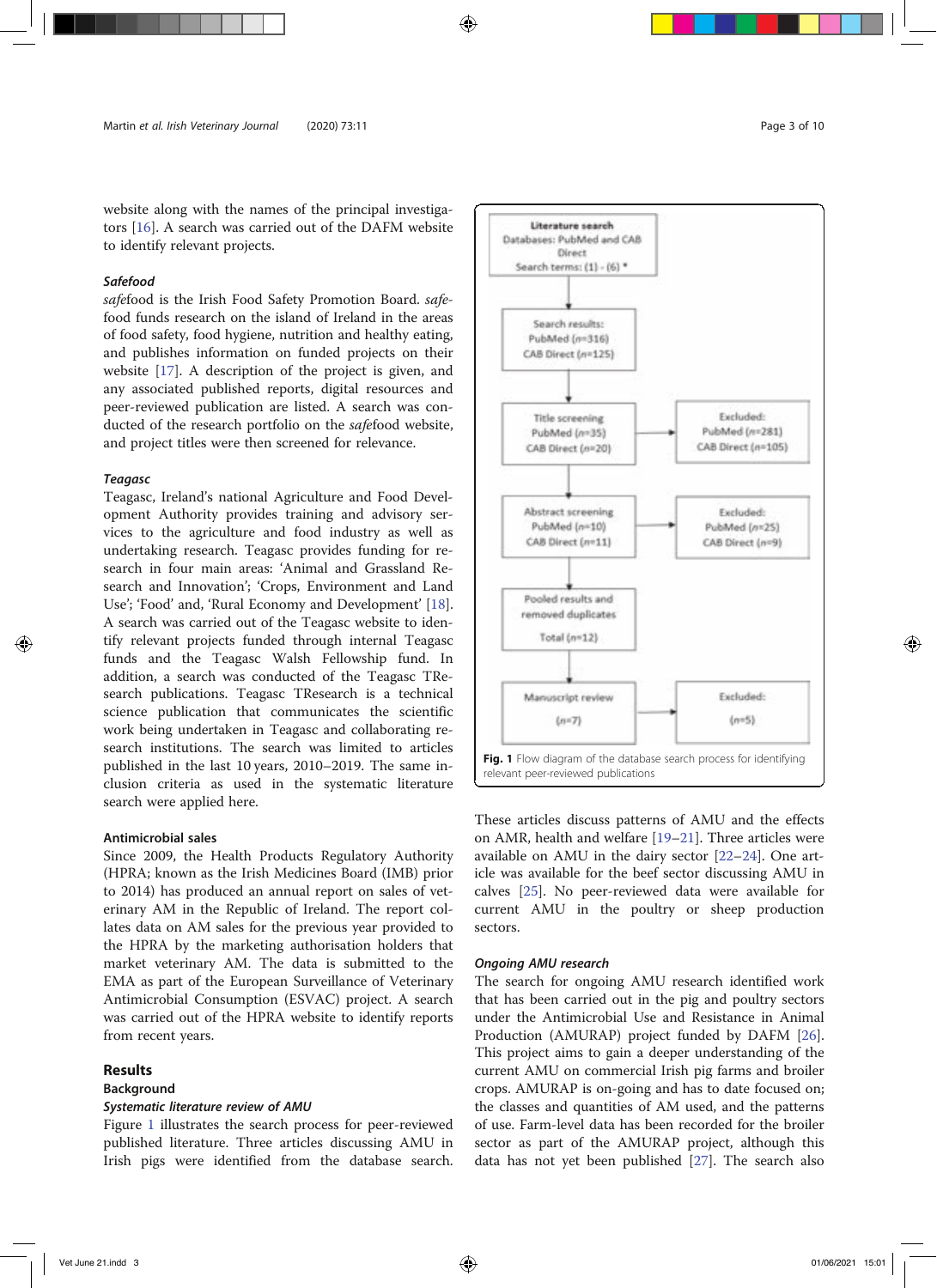

revealed projects funded by Teagasc and DAFM such as WELPIG and PATHSURVPIG which have explored the relationship between AMU, respiratory disease and welfare in pigs [19, 20]. Within the dairy industry, data on intramammary AMU for the years 2016–2019 have been analysed and are currently under review.

#### Antimicrobial sales

Ten reports on the consumption of veterinary AM were available on the HPRA website. Reports were available for the years 2009–2018. The reports provide a figure for the total tonnage of veterinary AM sold that year and breaks this figure down into AM classes and pharmaceutical form. Reports from the last 5 years were analysed [28–32].

# National AMU

The total amount of veterinary AM sold in Ireland in 2018 was 99.4 t [28]. Figure 2 depicts the breakdown of AM supplied to the market in pharmaceutical form sold for 2018.

Over the last 5 years the sales of veterinary antimicrobials have remained between approximately 90–100 t (Table 1). The distribution of sales in classes of AM sold for the years 2014–2018 are illustrated in Fig. 3. The classes of AM sold have not changed substantially over the last 5 years. The sales of fluoroquinolones, classed as Category B ('Restrict') by the EMA, have remained relatively constant over this period, while the sales of the

Table 1 Sales (tonnes sold) of veterinary antimicrobials including 3rd & 4th generation cephalosporins, fluoroquinolones & macrolides for the years 2014–2018 [28–32]

| $1100100$ and $1010100$ and $1110010$ and $10101010$ and $10101000$ and $1010000$ and $1010000$ |     |      |                     |      |      |
|-------------------------------------------------------------------------------------------------|-----|------|---------------------|------|------|
| Year                                                                                            |     |      | 2014 2015 2016 2017 |      | 2018 |
| All AM classes                                                                                  | 894 | 969  | 103.4               | 997  | 994  |
| <b>3rd &amp; 4th gen. Cephalosporins</b> $0.24$ $0.22$ $0.25$                                   |     |      |                     | 0.30 | 0.33 |
| <b>Fluoroguinolones</b>                                                                         | 069 | 0.79 | O 94                | 0.85 | 0.84 |
| <b>Macrolides</b>                                                                               | 626 | 558  | 658 717             |      | 7.07 |

Category C ('Caution') macrolides and Category B 3rd & 4th generation cephalosporins have increased (Table 1).

The sales data collected by the HPRA is submitted to the EMA under the ESVAC project, and the EMA publishes an annual report on the sales of veterinary AM in Europe, the most recent report published in 2019 is based on data from 2017 submitted by 31 European countries [33]. The amounts of veterinary AM sold are reported in tonnes of active ingredient and in mg of active substance per Population Correction Unit (PCU) where PCU is an estimate of weight at treatment defined for each species. PCU is a theoretical unit of measurement developed by the EMA in 2009 [34]. The estimated PCU for Ireland (in 1000 t) of the population of foodproducing animals for 2017, was 2114 [33]. That year, Ireland's annual sales of veterinary AM was 99.7 t of active ingredient or 46.6 mg/PCU [33]. In terms of Category B AM, fluoroquinolones and 3rd & 4th generation cephalosporins had figures of 0.4 mg/PCU and 0.1 mg/ PCU, respectively, in Ireland for 2017.

# AMU by farm sector

# Pigs

The AMURAP project analysed a range of data to quantify AMU in the pig sector over a 12-month period in 2016. The total consumption of AM by weight of active ingredient was 14.5 t for the sample population; this sample represented one-third of the national population of pig herds, suggesting the AMU for the population of approximately 140,000 to 150,000 sows would be approximately 43.5 t of active ingredient. The total AMU for the sample farms combined was 161.9 mg/PCU [35].

The largest group of AM used (by weight of active ingredient) were tetracyclines (55.8%), followed by sulphonamides and trimethoprim (25.2%), macrolides (9.3%) and penicillins (7.8%), the remainder was made up of other AM classes [36]. The use of AM categorised as Category B was low in the study farms, however, the number of farms exposed was high, especially for fluoroquinolones.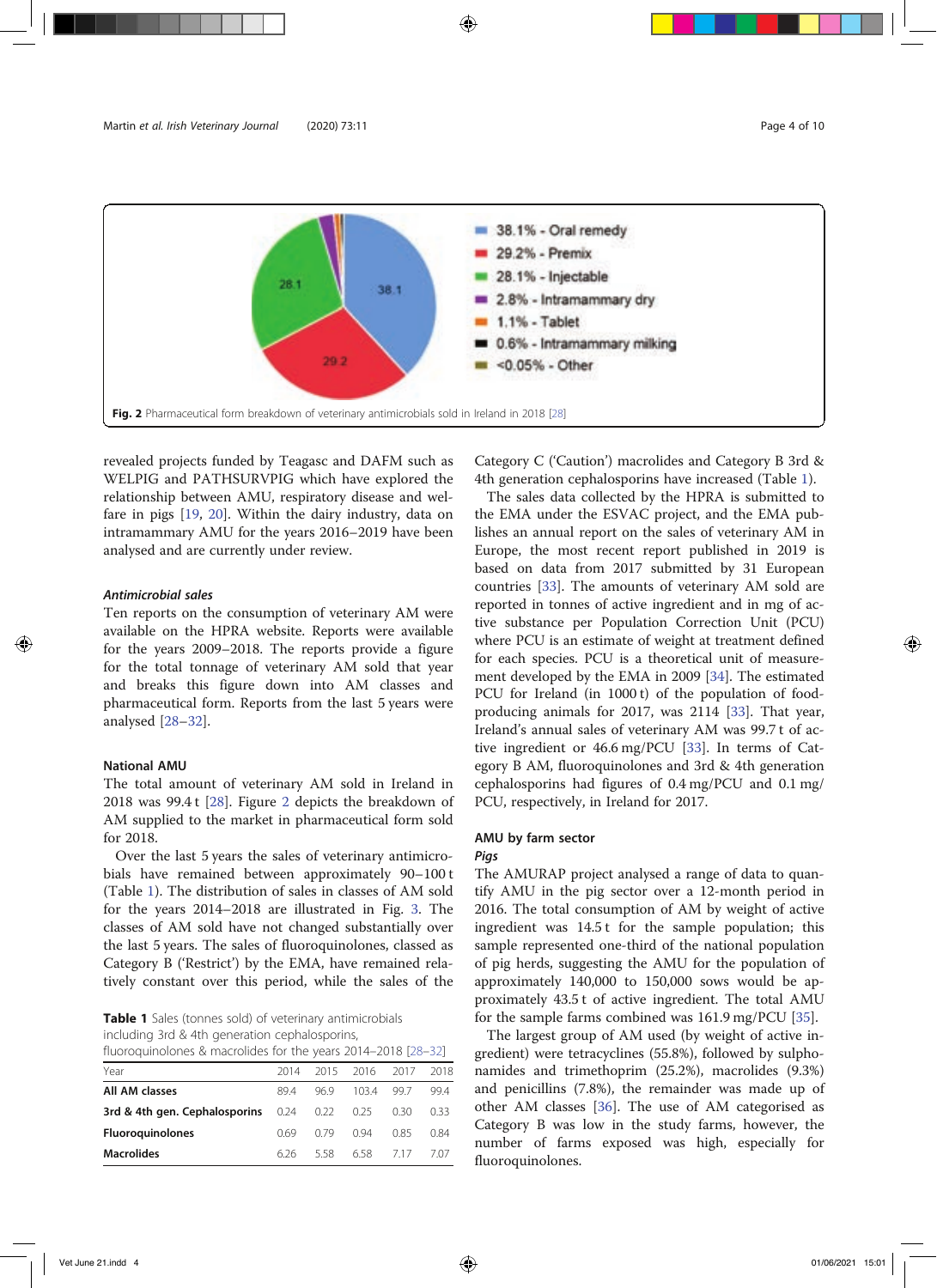

In terms of routes of administration, 97.5% of AM were administered orally; 89.2% in medicated feed, 7.2% in water, 1.1% in oral powder and 0.03% in oral doses. The remaining 2.5% was administered through injectables [36]. The large proportion of AMU attributed to oral remedies indicates AM are most frequently applied as group treatments. Analysis of AMU in medicated feed showed that 75.5% of all AM used in pig production are administered to pigs in the post weaning stages of production (4–13 weeks old).

Patterns of AMU in medicated feed on pig farms in Ireland are also described in a separate study carried out by Gibbons and colleagues, although this study does not provide quantities of AM used [21]. The findings are in agreement with those of O'Neill and colleagues [36] in that AM were frequently administered in the post weaning stages.

#### Poultry

Due to the confidentiality agreement between the researchers and the producers who provided the data it was not possible to report the quantities of AM used by the broiler crops in the AMURAP project study [27] in this review. The classes of AM used included penicillin (amoxicillin) and potentiated sulphonamides (sulfamethoxazole, sulfadiazine, and trimethoprim). There was no recorded use of AM classed as Category A, B or C in those crops.

The research analysed the number of diagnoses that received a prescription for an AM and categorised the results by diagnosis group. Nearly all diagnoses of young chick diseases received a prescription and nearly half of the diagnoses for intestinal disease received a prescription; almost half of all AMU occurred in the first week of life [27].

#### Dairy cattle

No data were available to estimate the overall quantities of AM used in the dairy industry. AMU in dairy calves representing calves reared in dairy-calf-to-beef systems has been studied and is discussed under beef cattle [25]. At a national level, only intramammary AMU has been described. More and colleagues used national sales and prescription data to describe trends in both intramammary Dry Cow Therapy (DCT) and intramammary Lactation Therapy (LT) AMU in dairy herds in Ireland [22, 23].

Sales of DCT intramammary products increased from 2003 to 2015 by approximately 106,000 tubes per year from a baseline of 2,250,000 [23]. The number of teat sealants sold also increased, indicating that farmers were using teal sealants in conjunction with, rather than as an alternative to using intramammary AM products. However, work by McAloon and colleagues (in review) has demonstrated a decline in DCT AMU between 2015 and 2019. In addition, the dairy industry has made a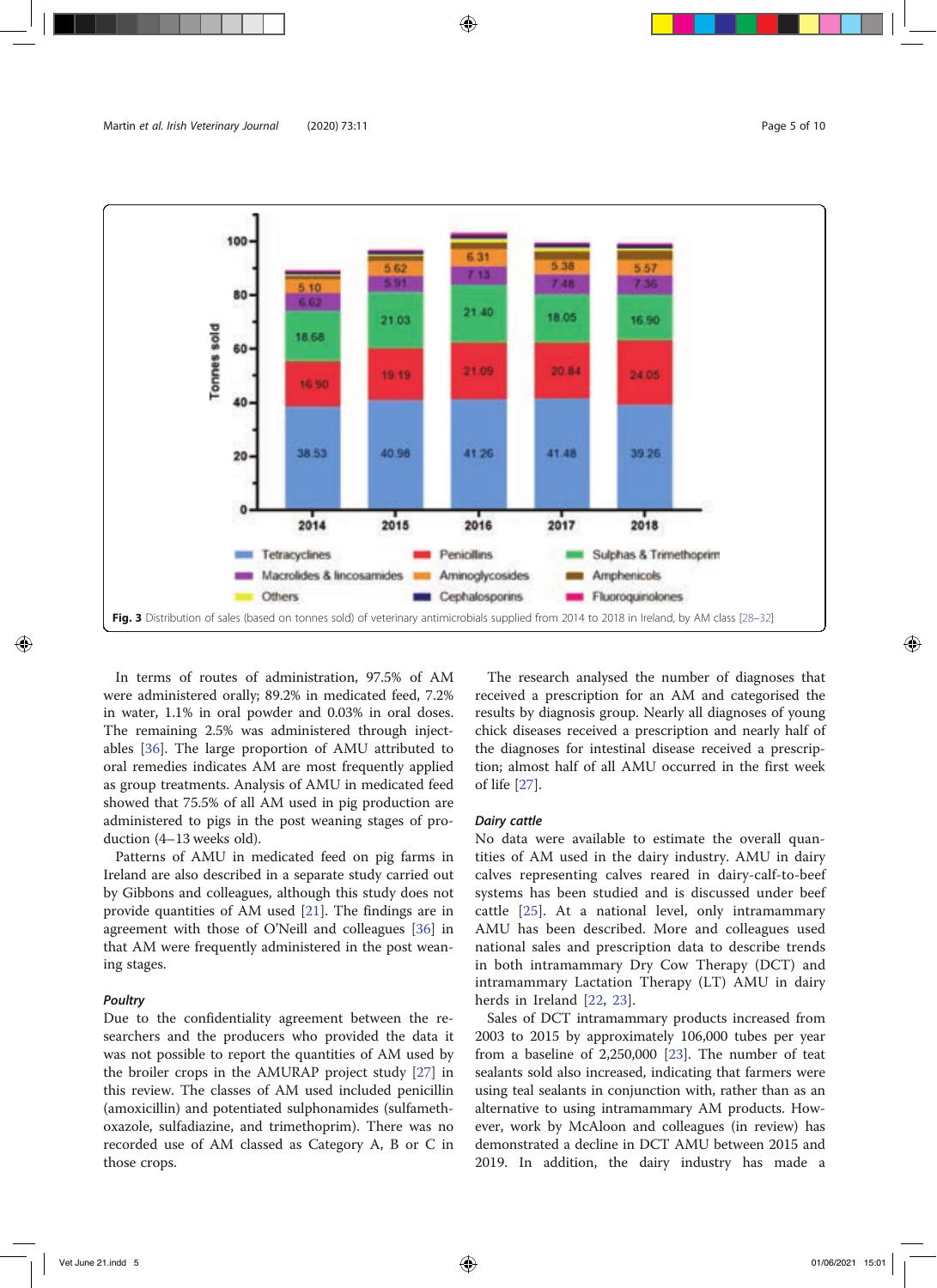# concerted move towards Selective Dry Cow Therapy (SDCT) under the umbrella of the CellCheck mastitis control program of Animal Health Ireland [37]. In contrast, there was a decrease in sales of LT intramammary products of approximately 26,000 tubes per year from 2003 to 2015 [23].

The classes used in intramammary AM products for DCT included aminoglycosides, cephalosporins and penicillins [23]. The use of 1st generation cephalosporins, categorised by the EMA as Category C in DCT products has increased steadily to a figure of 481 kg (quantity of active substance) in 2015 from a baseline of 147 kg in 2003 [23]. In LT tubes, the classes of AM used included aminocoumarin, aminoglycosides, cephalosporins, lincosamides, penicillins and sulphonamides. Macrolides and tetracyclines have not been present in LT intramammary products since 2005 and 2009, respectively. However, there has been continuous use of Category C 1st generation cephalosporins, and Category B 3rd and 4th generation cephalosporins in LT intramammary products over the period studied. Whilst there was an overall decrease in the quantity of active substance in LT intramammary tubes sold over the years, there was an increase in the sale of products containing 4th generation cephalosporins, with over 3 times as many 4th generation cephalosporins sold in 2015 than in 2003 [23].

### Beef cattle

No data were available to estimate the overall quantities of AM used in the beef industry. The only research published to date in this area has quantified use in 0–6-month-old beef and dairy calves and the contribution of adult beef cattle has not yet been studied [25, 38]. Earley and colleagues studied AMU in the two main calf-rearing systems in Ireland, suckler calf-to-beef and dairy calf-to-beef. The average AMU for suckler beef calves from birth to six months was 7.25 mg/PCU with approximately two-thirds of that given in the first month of life and with 20.4% of suckler beef calves treated with AM for at least one disease event [25]. Dairy calves had an average AMU of 7.11 mg/PCU and 14.8% of dairy-bred calves were treated with AM at least once.

The AM prescribed most for dairy and suckler-beef calves during the study period were penicillin, mainly amoxicillin, tetracyclines mainly oxytetracycline, amphenicols (florfenicol) and fluoroquinolones (enrofloxacin and marbofloxacin) [25]. Fluoroquinolones, which are classed as Category B antimicrobials by the EMA, ranked highest in terms of Treatment Incidence (TI) across all calves in this study.

#### Sheep

No data were available to estimate the quantities of AM used in the sheep industry, either at an overall level or within a particular age group or specific use.

### **Discussion**

This study highlights a significant deficit in the knowledge of AMU at sector-level in farmed animals in the Republic of Ireland. Currently, the only national-level AMU data is derived from sales data of veterinary AM medicines, and there are issues with sales data that need to be considered. Firstly, the figures are not corrected for population size, therefore fluctuations in sales may reflect changes in the national herd size. Furthermore, sales do not necessarily equate to on-farm use of AM and these figures do not consider AM which are held in stock. Additionally, the sales data includes sales of veterinary AM for use in companion animals, which may account for a larger proportion than expected. However, accepting these issues, some useful interpretations may be taken from the data. For example, while most pharmaceutical forms are used across sectors and therefore cannot be attributed to a specific industry, it is possible to relate the sales of intramammary products to the dairy sector. Furthermore, combining sales data with findings from research studies can help identify major gaps and possible attribution of sales data. For example, it was previously suspected that the cattle industries contribute little to the overall quantity of AM used when compared to more intensive industries such as pigs and poultry. However, further to recent research in the pig and poultry industries, up to 19 t of oral veterinary AM sold nationally are not accounted for in these industries [27, 36, 39]. It is possible that a large proportion of the approximate 19 t of oral AM sold may be attributed to use in the cattle industries for the treatment of sick calves. While the use of oral AM in calves in Ireland has been mentioned in literature [40], as yet no studies have investigated the quantities used for this purpose. Furthermore, the contribution of oral AMU in laying hens has not been considered. Sector-level data collection is needed to accurately attribute sales of oral AM to use in a specific industry.

The collection of sector-level data will add value to the sales data gathered, currently in Ireland, veterinary AM consumption is categorised by antimicrobial classes and pharmaceutical form sold [28]. In contrast, in countries such as Denmark and the Netherlands, sector-level data collection has allowed the distribution of AM consumption to be categorised by the main species [10, 13]. Categorising use by species has allowed these countries to identify the main industries driving AMU in the country and therefore implement targeted reduction strategies.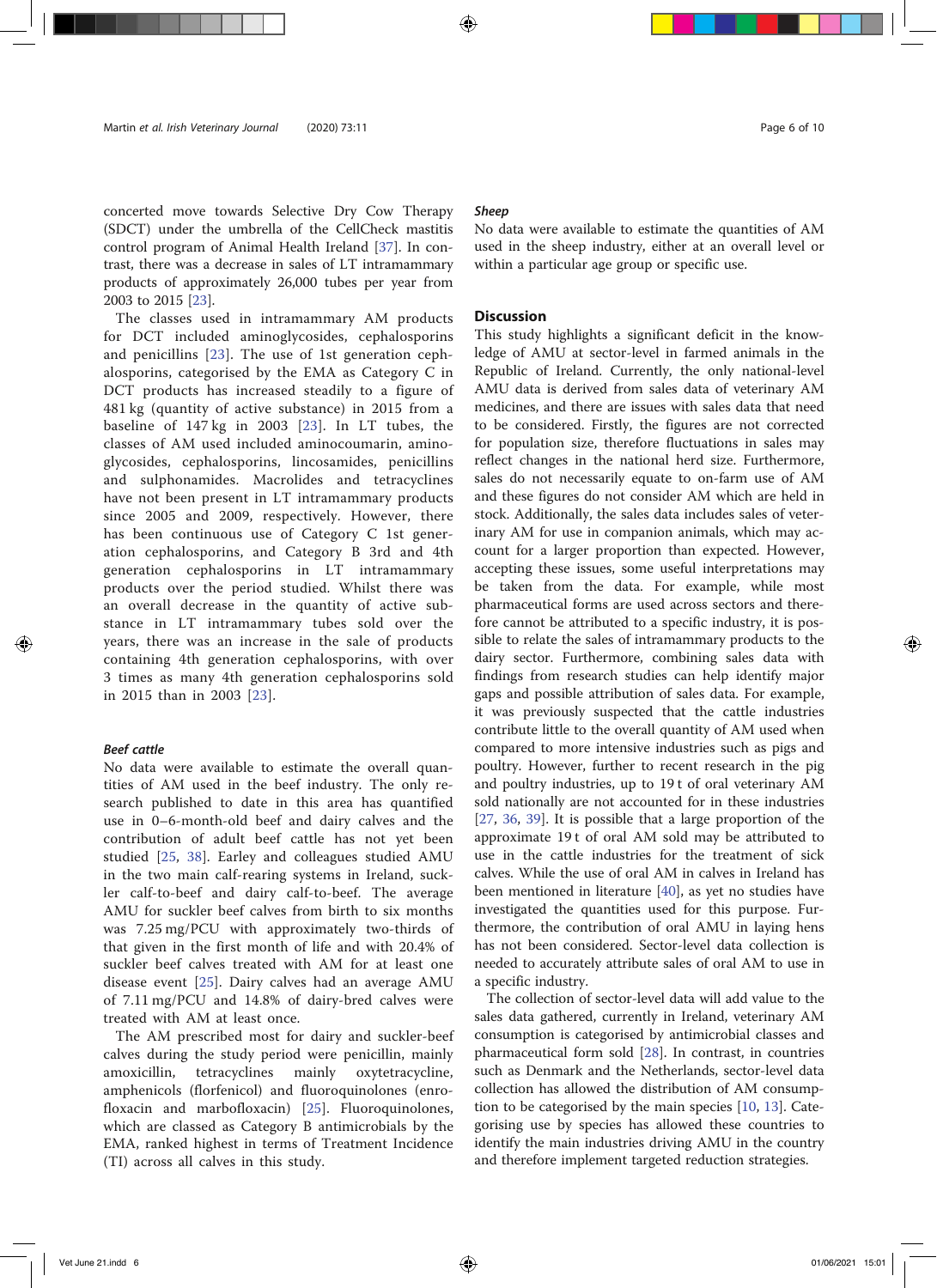While AMU data is not routinely collected for all species at sector-level in Ireland surveillance studies have provided insights into the quantities of AM used at sector-level, however, the quality of data available varies. Across the sectors, the pig industry has collected the most robust data on overall use, including quantities used, classes used and routes of administration. The quality of the data collected has allowed for estimates of overall use to be calculated and a large proportion of national sales to be accounted for. In 2016, the pig sector was estimated to have used 43.5 t of the veterinary AM sold [36], being 42% of total veterinary AM sold that year (103.4 t) [31].

Unlike the pig industry, less intensive industries have not gathered sufficient data to calculate a figure of overall use within the sector. Within the dairy industry, the data collected on intramammary AMU by More and colleagues has provided invaluable information on the use of intramammary products [22, 23]. However, a major limitation of this research is that only intramammary AM are discussed, the contribution of injectables or intrauterine AM are not considered. In a study conducted in the UK by Hyde and colleagues evaluating AMU on British dairy farms, intramammary products only made up 12.5% of AM used or sold, whereas injectables made up 78.1% [41]. The lack of data available, both at sales or prescriber level or indeed at farm level on non-intramammary AMU in the dairy sector is a challenge that will have to be overcome in order to better quantify AMU within this industry.

In addition to the forms of AM measured, the population studied can influence the quality of the AMU data collected. In research in the pig and poultry industries, the sample population included all age groups on the study farms [27, 36], thus allowing for a figure of overall use within the sector to be calculated. In other sectors, the contribution of each age group to overall use has not been considered. Studies which evaluate usage across all age groups on the farm glean a more holistic view of AMU across the sector, the exclusion of certain groups may affect the comparability of the data.

The comparability of animal production AMU data is a current issue in Ireland. Although some AMU data has been collected in most livestock species, it is difficult to make cross species comparisons due to the difference in metrics used to quantify use. The research studies included in this review used varying methods for quantifying AMU such as mg/PCU, DDDvet and DCDvet, or Treatment Incidence (TI). There are benefits to each indicator used, however, the results cannot be aggregated to compare trends across different sectors if there is inconsistency in the metrics used to quantify use. The indicators could be harmonised if there was open access to the raw data or a unified database, however neither are currently available in Ireland.

To allow for robust comparisons across countries, recommendations for the most suitable metrics to use when quantifying country-level AMU to incorporate usage across all species should be considered. Collineau and colleagues published a review on the selection of appropriate indicators for the quantification of AMU in humans and animals [42]. This review highlights the challenge of making comparisons between populations; the differences in AM products, treatment protocols and the population at risk hamper the comparability of any data collected [42]. Collineau and colleagues recommend the preferred use of dose and course metrics for country-level comparisons, with sector-level mg/PCU as an acceptable alternative. Mills and colleagues suggested that country-specific versions of the daily dose and course metrics would improve representativeness but note that tailoring the metrics may prove impractical in the short-term and the current standardised ESVAC dose and course metrics (DDDvet and DCDvet) are a viable alternative [43]. Currently overall mg/PCU is the metric used by the EMA in their annual reports on veterinary AMU, and it is also used by the European Food Safety Authority (EFSA) and European Centre for Disease Control (ECDC) to monitor AMU and AMR in food-producing animals [44]. However, care should be taken when using mg/PCU for country-level comparisons, as it is heavily influenced by the relative size of different sectors in terms of biomass and use within each sector [45]. Sector-level values of mg/PCU would allow for cross-species comparisons and more accurate comparisons at country-level.

The latest ESVAC report published by the EMA in 2019, describes trends in AM sales for all foodproducing species, expressed in mg/PCU, for 25 EU member states from 2011 to 2017 [33]. As mentioned, country-level comparisons using overall mg/PCU should be interpreted with caution, given the size differences of farming sectors in terms of biomass and differences in use within each sector. Ireland has shown comparatively low levels of overall usage, 46.6 mg/PCU, however research in the pig sector has shown AMU levels of 161.9 mg/PCU [35], which is not reflected in the overall mg/ PCU as the pig sector accounts for a small percentage of total biomass [46]. Ireland's predominant livestock sector is cattle, where AMU is typically low, therefore country-level mg/PCU will be favourable. Overall usage has appeared consistent in Ireland during this period (2011–17), however, within-country temporal trends in overall mg/PCU will be influenced by fluctuations in the national herd size. The increase in the size of the cattle herd (in terms of biomass) accompanied by a flatline trend in overall use may actually represent an increase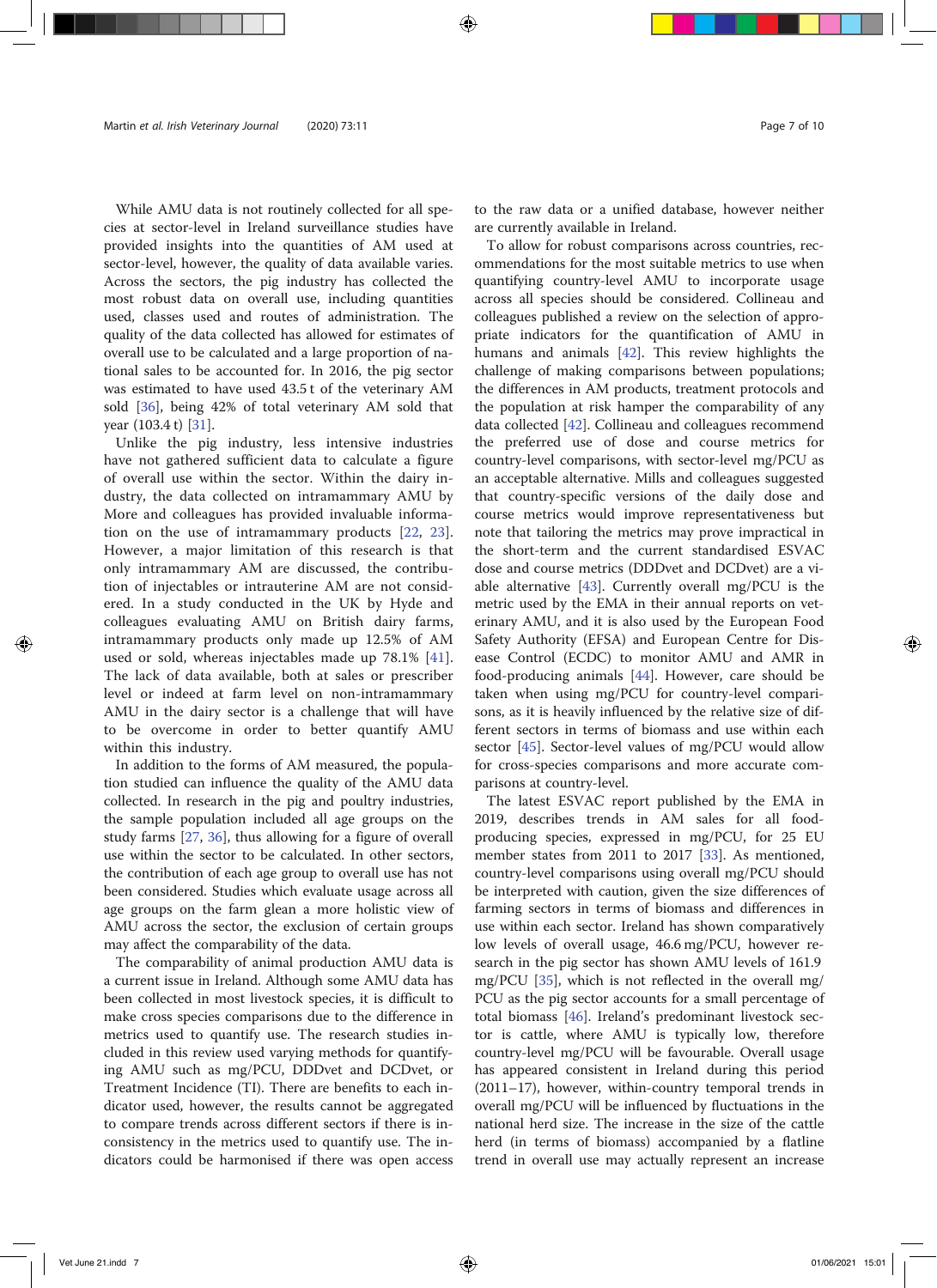in mg/PCU in the non-cattle sectors. Accepting the issues with mg/PCU as a metric for country-level comparisons, some useful interpretations can be taken from the ESVAC report. The report shows that overall sales of veterinary AM fell by more than 32% between 2011 and 2017, with some of the largest reductions in countries with the highest usage initially [33]. However, usage has appeared consistent in Ireland whilst declining in other countries. For example, the UK, have decreased their AMU, in terms of mg/PCU, by almost 50% in the last 5 years, with reductions in each sector's mg/PCU [14]. The sales figures suggest Ireland has fallen behind in efforts to reduce global veterinary AMU and progress made in member states highlights the need for change in Ireland. The overall decline in sales has been achieved through the introduction of targeted AMU reduction strategies, including among others, increased monitoring of use, benchmarking, restrictions on use and the introduction of national reduction targets [33]. Ireland's National Action Plan on AMR (iNAP) will be revised in 2020, which provides an opportunity to learn from the success of other EU member states and incorporate improved reduction strategies into the next stages of the plan.

The ability for Ireland to reduce national veterinary AMU will be greatly increased if the monitoring of AMU can be improved. The sector-level data collected in surveillance studies has provided valuable information on AMU in farmed animals albeit on a small scale. To monitor AMU at a larger scale in the pig industry, DAFM have introduced an AM data collection system, 'AMU Pig', for commercial pig herds in Ireland, which will report usage in mg/PCU [47]. Approximately 300–

400 commercial pig herds (herds slaughtering > 200 pigs per annum) were invited to register for the system, in which farmers will input their AMU quarterly. Currently the system is voluntary, but it will become a requirement for participation in the Bord Bia Pig Quality Assurance Scheme (PQAS) in 2020 and a requirement by EU law in January 2022. Within the poultry industry, DAFM is currently working to produce a national AMU figure for the broiler sector [39]. The layer sector will also need to be considered to provide a comprehensive picture of AMU in the Irish poultry industry. Additionally, the implementation of new EU legislation will result in the collection of AMU data in the less intensive livestock industries, such as dairy, beef and sheep. Figure 4 provides a timeline of events in AMU data collection in the animal health sector in Ireland.

The development of AMU surveillance systems will allow for national use to be monitored and reported. In addition to monitoring trends in AMU at both sector and national level, the availability of usage data will allow Ireland to benchmark farms and veterinarians. Benchmarking has proven to be useful in reducing AMU in other EU member states, such as the Netherlands [13] and Denmark [10]. However, while the collection of AMU data will be valuable for monitoring progress, it comes with its own set of challenges. DAFM anticipate that AMU data from all food-producing animals except pigs will initially be gathered from the veterinarians prescribing the medicines [48]. While prescription data provides a more comprehensive picture of AMU than sales data, there is a possibility of over-reporting as the quantities used by the farmer, the end-user of the product, may be

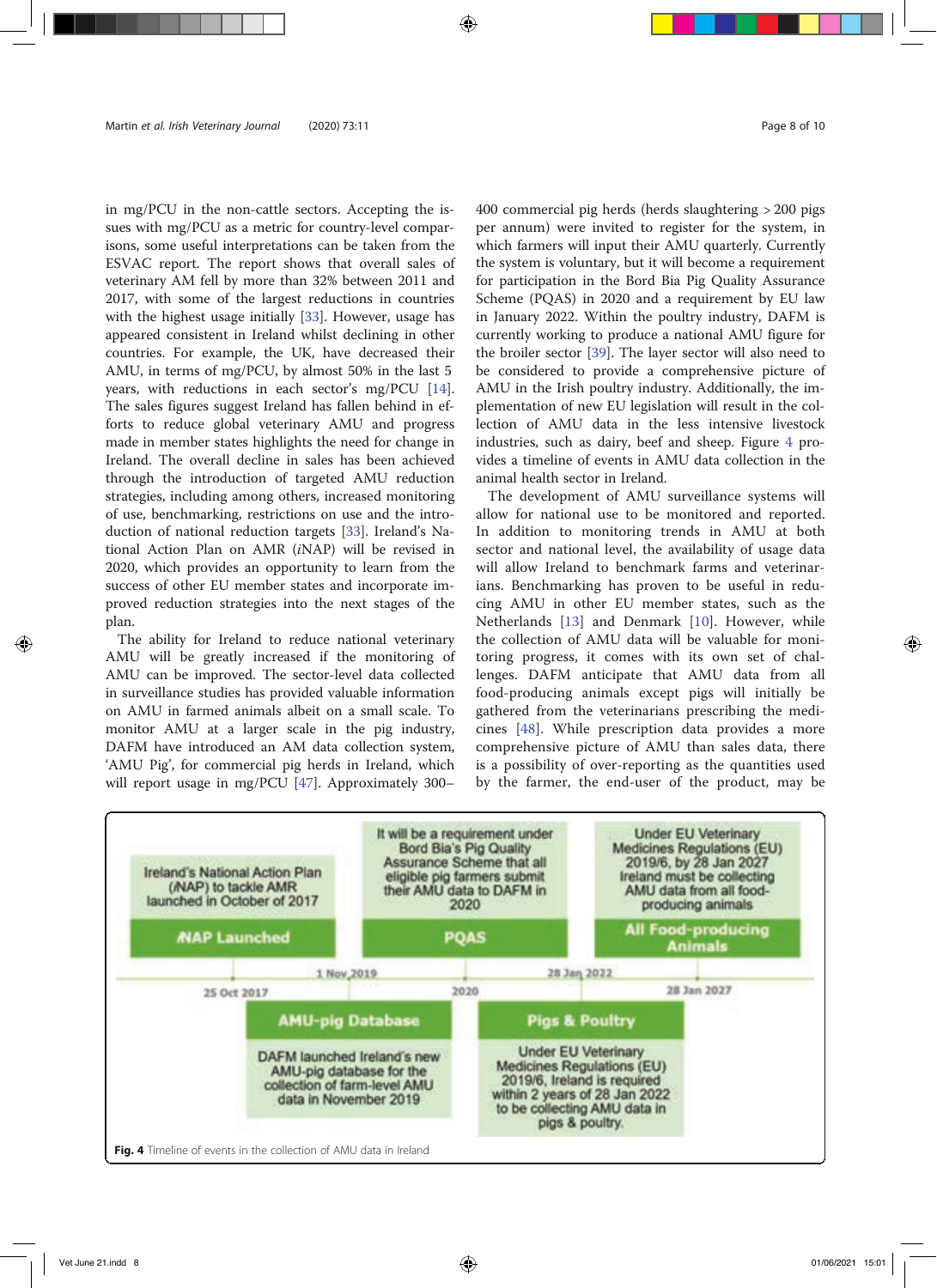different from that prescribed. The quantification of AMU from prescription data may also be challenging in sectors with traditionally low veterinary involvement, such as sheep. The obtainment of accurate farm-level usage records would be ideal, however the feasibility of obtaining robust and accurate usage records from all farms in Ireland is uncertain. Farmers are required to record usage data. However, maintaining accurate records requires commitment from all those working with livestock, and without any incentives, farmers may lack the motivation to report use resulting in underreporting.

This review provides an insight into current AMU in animal production in the Republic of Ireland and highlights the need for robust AMU data collection across all livestock sectors. The standardisation of data collection methods will allow for comparison within and between species. AMU data collection systems will be developed in the future to ensure Ireland complies with EU regulations however there will be challenges in collecting robust and accurate data. In the short term, smaller surveillance studies would be beneficial to build on knowledge of AMU in food-producing animals, especially in less intensive industries such as beef and sheep, where information is currently lacking.

# Conclusion

The development of AMR is a continuing threat for humans and animals; thus it will be important to monitor AMU and AMR at practice and farm-level across all production sectors. This review has highlighted significant gaps in the knowledge of AMU in food-producing animals in the Republic of Ireland. Farm-level usage data will provide insight into the trends of use and allow for targeted interventions. The efficacy of reduction strategies will be improved if they can be targeted at specific behaviours, patterns of use and specific high usage farms. While progress has been made in the pig and poultry sectors, the less intensive industries such as the beef and sheep sectors, have a long way to go with regards to providing a comprehensive overview of AMU, progress cannot be demonstrated in the absence of data collection.

#### Abbreviations

AM: Antimicrobial; AMR: Antimicrobial resistance; AMU: Antimicrobial use; AMURAP: Antimicrobial Use and Resistance in Animal Production; AMEG: Antimicrobial Advice Ad Hoc Expert Group; CIA: Critically Important Antibiotics; DAFM: Department of Agriculture, Food & the Marine; DCDvet: Defined Course Doses for animals; DDDvet: Defined Daily Doses for animals; DCT: Dry Cow Therapy; ECDC: European Centre for Disease Control; EFSA: European Food Safety Authority; ESVAC: European Surveillance of Veterinary Antimicrobial Consumption; EMA: European Medicines Agency; EU: European Union; HPRA: Health Products Regulatory Authority; iNAP: Ireland's National Action Plan on Antimicrobial Resistance; LT: Lactation Therapy; PQAS: Pig Quality Assurance Scheme; PCU: Population correction

unit; SDCT: Selective Dry Cow Therapy; TI: Treatment Incidence; UK: United Kingdom; WHO: World Health Organisation

#### Acknowledgements

The authors gratefully acknowledge valuable discussions with Caroline Garvan and Julie Bolton (Department of Agriculture, Food & the Marine), and the feedback received from Finola Leonard (University College Dublin) on the final manuscript.

#### Authors' contributions

HM wrote and drafted the manuscript, with input from all authors on study design. All authors read and approved the final manuscript.

#### Funding

This study was completed as part of the project "Use of antimicrobials in animal health on the island of Ireland: knowledge, attitudes and behaviour" funded by safefood, the Food Safety Promotion Board, under Fund No. 04– 2018.

#### Availability of data and materials

Not applicable.

#### Ethics approval and consent to participate

Not applicable.

#### Consent for publication

Not applicable.

#### Competing interests

The authors declare that they have no competing interests.

#### Author details

<sup>1</sup>School of Veterinary Medicine, University College Dublin, Belfield, Dublin 4, Ireland. <sup>2</sup>Pig Development Department, Teagasc Animal and Grassland Research and Innovation Centre, Moorepark, Fermoy, Co. Cork, Ireland. <sup>3</sup>Centre for Veterinary Epidemiology and Risk Analysis, School of Veterinary Medicine, University College Dublin, Dublin, Ireland. <sup>4</sup>Department of Agriculture, Food & the Marine, Agriculture House, Kildare St, Dublin 2, Ireland.

#### Received: 23 March 2020 Accepted: 19 June 2020 Published online: 26 June 2020

#### References

- 1. Food and Agriculture Organization of the United Nations. Antimicrobial Resistance (AMR) Addressing Antimicrobial Usage in Livestock Production Industry WHAT IS AMR? 2016. http://www.fao.org/3/a-i6386e.pdf Accessed 22 Jan 2020.
- 2. Chantziaras I, Boyen F, Callens B, Dewulf J. Correlation between veterinary antimicrobial use and antimicrobial resistance in food-producing animals: a report on seven countries. J Antimicrob Chemother. 2013;69(3):827–34.
- 3. Finley RL, Collignon P, Larsson DGJ, McEwen SA, Li X-Z, Gaze WH, et al. The scourge of Antibiotic Resistance: the important role of the environment. Clin Infect Dis. 2013;57(5):704–10.
- 4. World Health Organization. Critically Important Antimicrobials for Human Medicine 6th Revision 2018. 2019. https://apps.who.int/iris/bitstream/ handle/10665/312266/9789241515528-eng.pdf?sequence=1&isAllowed=y Accessed 15 Jan. 2020.
- 5. European Medicines Agency. Categorisation of antibiotics for use in animals for prudent and responsible use. 2019. https://www.ema.europa.eu/en/ documents/report/categorisation-antibiotics-use-animals-prudentresponsible-use\_en.pdf Accessed 26 Feb. 2020.
- 6. World Health Organization. Global Action Plan on Antimicrobial Resistance. 2015. https://apps.who.int/iris/bitstream/handle/10665/193736/97892415 09763\_eng.pdf?sequence=1 Accessed 13 Dec. 2019.
- 7. Masterton R. The importance and future of antimicrobial surveillance studies. Clin Infect Dis. 2008;47(1):21–31.
- 8. Regulation (EU) 2019/6 of the European Parliament and of the Council of 11 December 2018 on veterinary medicinal products and repealing Directive 2001/82/EC (Text with EEA relevance) Official Journal of the European Union. 2019;L4:43-167.